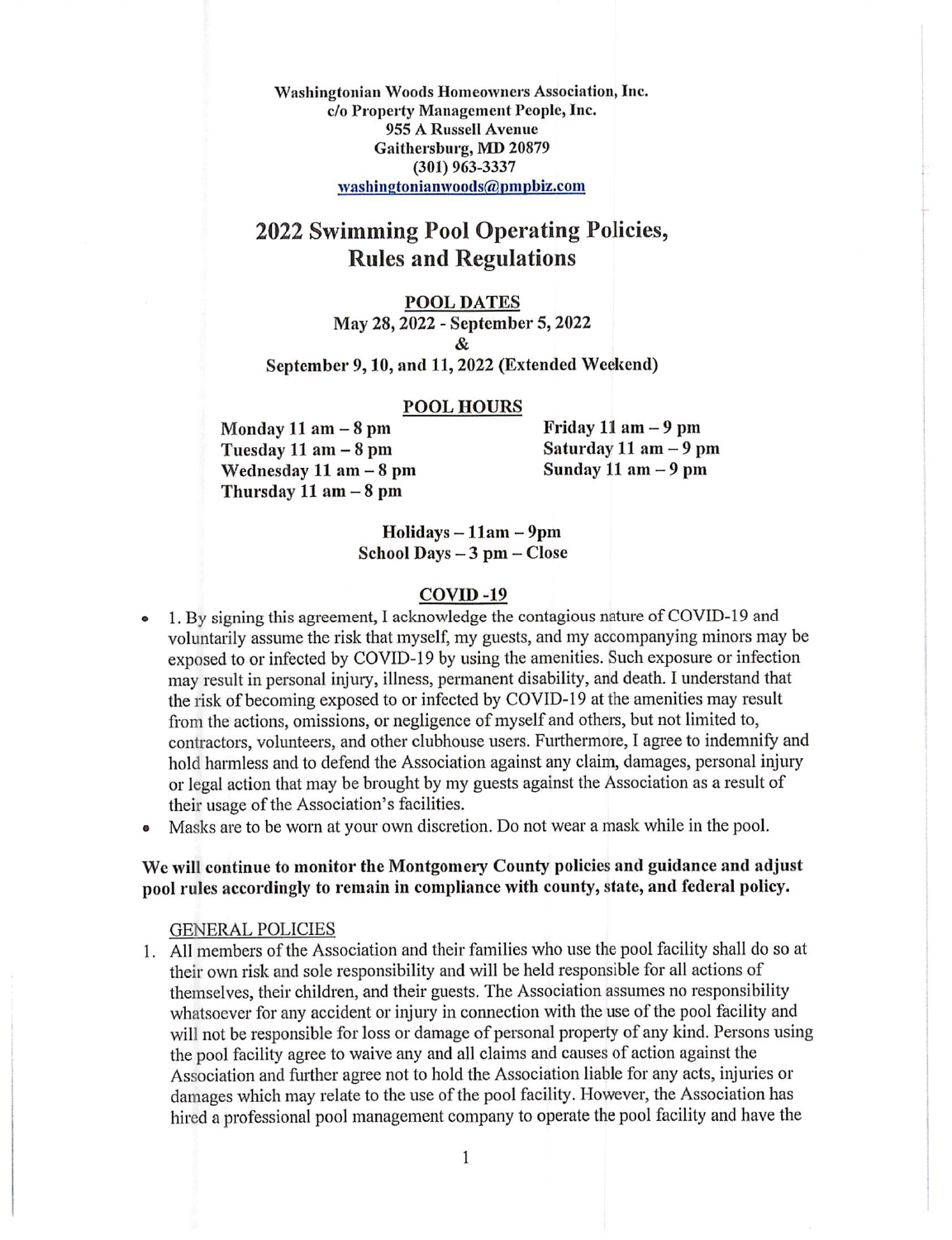necessary number of certified and experienced lifeguards to be present at the pool facility during operational hours to provide a safe environment. All members, on behalf of themselves and their families and all guests will be required to certify that they have read and will abide by the Association's swimming pool polices, rules and regulations prior to their initial use of the pool facility. Any falsification of information that is provided on the Swimming Pool Application, including, but not limited to, listing names of individuals who are not permanent residents inside the Washingtonian Woods HOA, will lead to the revocation of pool access for the entire household.

- 2. NO MORE POOL PASSES. An automated pool membership tracking system will be used, and as a result, pool passes will no longer be necessary as pool pass information will be stored in the computer system.
- 3. A computerized pool pass will be issued for each adult and child residing in Washingtonian Woods, and for live-in and full-time babysitters.
- 4. If you are an offsite Member/Landlord and you are requesting access to the automated pool membership, it will be issued to either Members listed on record or the tenants (residents who are residing in the community), NOT to both parties. The decision on which party should be given access will be made at the discretion of the Association Member.
- 5. Any member cited for violation of these pool rules, regulations, and policies, (including the COVID regulations) or the Association's covenants or a delinquency in any fees (at any time) owed to the Association, will be denied access to and use of the pool facility, as well as have his or her automated pool membership denied. Denied access will be granted and reactivated by the Association only after all fees have been paid and all violations have been corrected.
- 6. Members denied access to and use of the pool facility will not be permitted to use another member's guest pass to gain access to the pool facility.
- 7. Members denied access to and use of the pool facility will not be permitted to participate in swim team events or practices.
- 8. All persons using the pool must sign in at the check-in window/desk at the pool manager's office at the entrance of the pool. You will provide your name to the pool attendant and a picture will display on the system validating your membership when you enter and exit the pool.
- 9. Certified lifeguards and a pool manager employed by a professional pool management company will be on duty during all hours of operation of the pool. The lifeguards and pool manager have the authority to use their discretion in the enforcement of all pool rules and regulation to provide and maintain a safe and healthy environment (including the COVID regulations). The pool manager oversees the pool and is responsible for ensuring that all regulations and rules are obeyed. The pool manager has the authority to dismiss from the pool any adult or child for any infraction of the pool rules, regulations, or policies or when safety is threatened. The pool manager can also bar any person from the pool for up to one week for each violation or for the remainder of the season for either three (3) violations or any one of more egregious violations.
- 10. The parents or legal guardian of any child who is using the pool facility or dismissed from the pool facility shall remain solely responsible for the supervision, care, and wellbeing of their child. The Association does not assume any responsibility for the personal care or supervision of any children or adults in or around the facility or anywhere else in the Washingtonian Woods subdivision.
- 11. Non-community sponsored events are not permitted without the prior written approval of the Board of Directors of the Association. Pool usage by persons in the conduct of a business  $(e, g, \text{day care or day camp})$  is expressly prohibited.